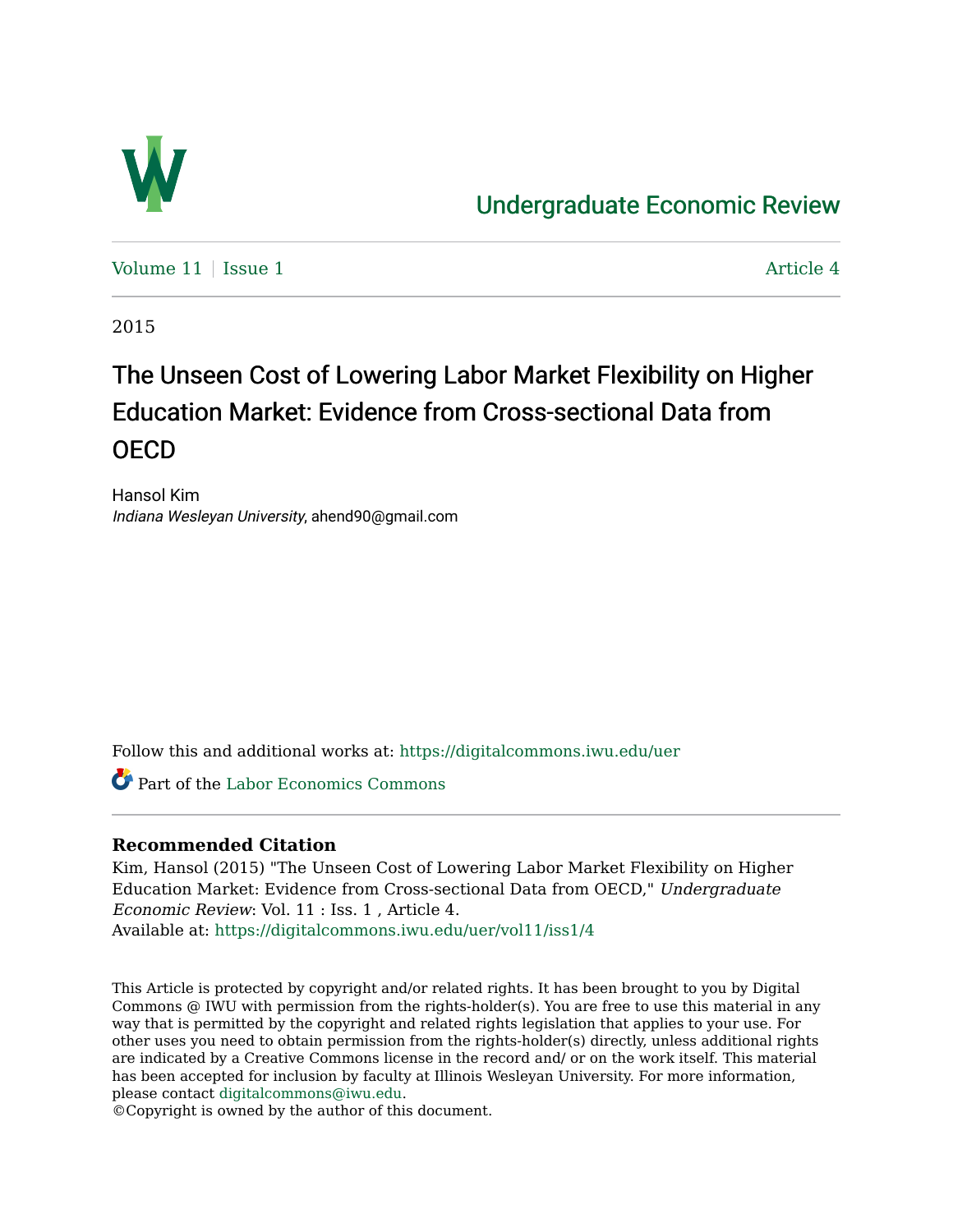### The Unseen Cost of Lowering Labor Market Flexibility on Higher Education Market: Evidence from Cross-sectional Data from OECD

#### Abstract

This paper attempts to determine the unseen consequences of lowering labor market flexibility and its impact on individuals' demand for higher education by using standard OLS multiple regression analysis and cross-sectional data. I examine the independent variables that are theorized to increase the percentage of college diplomas attained in the market. Independent variables are chosen based on what has been studied in the prior literature. This study finds that labor market flexibility has a positive correlation with the percentage of adult population who have a higher education diploma. The results of this study suggest that individuals' demand for higher education is a multifaceted issue that is not close to being fully explained.

Keywords: labor market flexibility, higher education

#### Keywords

Labor market flexibility, higher education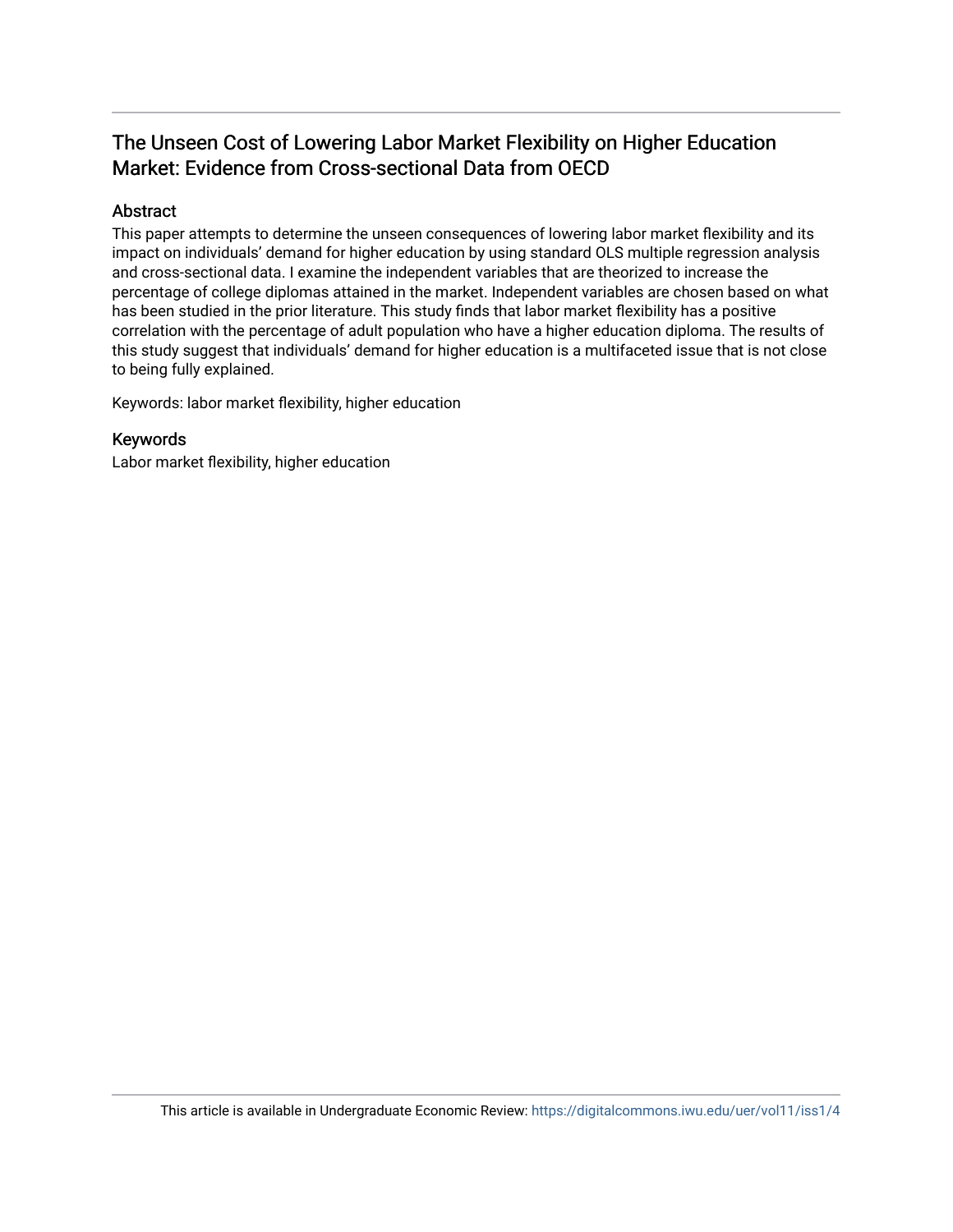#### **Introduction**

 Many developed countries presently have the tendency of implementing policies that harm labor market flexibility in the name of protecting workers from market verdicts. Policies such as raising the minimum wage, requiring mandatory severance pay, restrictions on hiring additional workers, and implementing firing restriction are some examples. These policies are put into place with the intention of increasing job security and the welfare of employees. However, policy makers fail to consider the unintended consequences of government intervention in the labor market, which alters incentives to both employers and employees. This harms the labor market process and ultimately harms employees. Even though their intentions may be noble, the end result likely differs from the initial intended purpose. The benefits of such public policies are easily noticed and are used as a reason to enforce the policy, but the costs of the policy are hidden and ignored. This logic of seen and unseen consequences of government action is well explained by Frederic Bastiat's infamous parable of "The Broken Window". Bastiat (1850) states that if a baker with a broken window paid a glazier to fix the window instead of buying shoes, this would artificially increase the income of the glazier. However, this ignores the cost borne to the shoemaker and all the other future beneficiaries of his transactions from the chain reaction of the market. Government intervention in the labor market in the form of reducing the labor market flexibility is not exempt from the law of unintended consequences. Therefore, the artificially raised job security and employee welfare comes with a cost that is borne by the public in the form of less investment in human capital.

 Many researchers have studied the unseen effect of low labor market flexibility in terms of employment rate. However, the impact of low labor market flexibility on education is a relatively unexplored line of research. Our understanding about this issue is limited and uncertain, even though the discussion of whether to increase worker protection or not is becoming increasingly politically charged. Thus, the purpose of this study is to explore the unintended consequences in the higher education market resulting from low labor market flexibility.

#### **Thesis Statement**

 The link between the effect of labor market flexibility and education in the labor market is signaling. If low labor market flexibility forces businesses to be more selective in the hiring process in response to the rise in firing costs, then individual job seekers' competition in gaining competitive signals, information regarding the value of their labor services, will become more intense. Additionally, because employers will wish to avoid unnecessary firing costs when workers do not perform as expected, they will prefer workers who offer more certainty in future job performance. This preference will sharpen the screening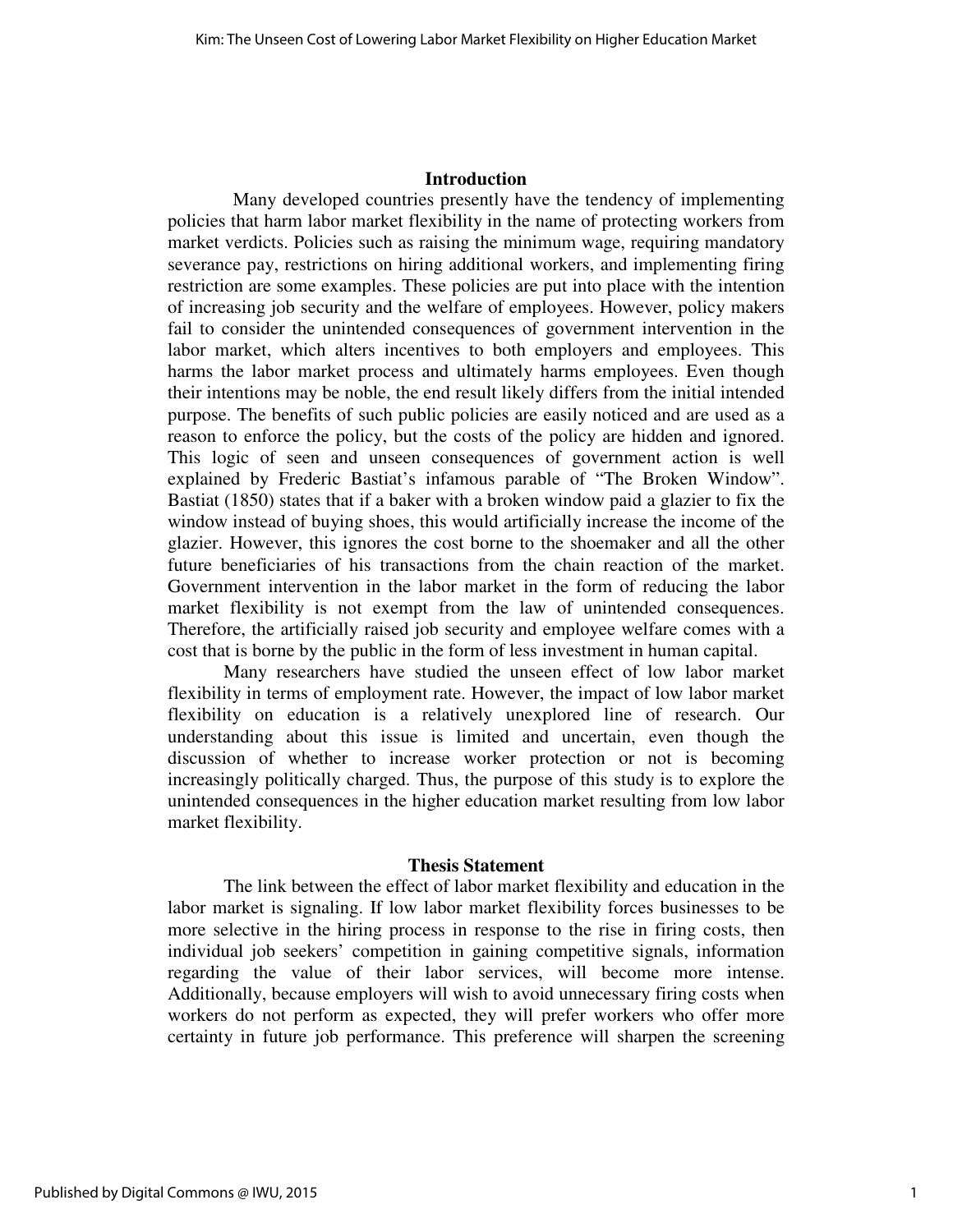process as well as making it more rigorous. The signal and the level of certainty in the screening process, in this case, are determined by one's educational attainment. Based on this chain of reasoning, I have constructed a hypothesis that low labor market flexibility artificially raises individuals' demand for higher education in order to obtain a signal that overcomes higher screening rigor.

 Based on this idea, I suggest theoretical evidence to support the hypothesis and empirically test it to verify the correlation between labor market flexibility and demand for higher education. If the hypothesis is correct, then a negative relationship between labor freedom and the proportion of higher education diplomas produced is expected.

#### **Literature Review**

 Labor market flexibility is defined as, "the ability of businesses to contract freely for labor and dismiss redundant workers when they are no longer needed, [which] is a vital mechanism for enhancing productivity and sustaining overall economic growth" (*Heritage Foundation*). This labor market flexibility is determined by a government's labor market policies. Flexible labor markets have the characteristics of higher employment rates and higher participation rate in the labor force (Tella&MacCulloch, 2003). Also, flexible labor markets allow individuals to earn commensurate wages for the skills that they have. Since individual skills vary, wage inequality tends to increase in a flexible labor market (Kahn, 2012).

 Labor market policies are implemented to create employee protection for permanent jobs, and many researchers have found empirical evidence that low labor market flexibility leads to higher incidences of long-term unemployment (Booth et al. 2002; Nickell&Layard, 1999). The number of long-term jobs decreases in the labor market if job security rises as a result of employers becoming more reluctant to hire due to the rising cost of firing employees. This impacts the job market by creating a higher rate of temporary employment (Kahn, 2007). Therefore, the market inflexibility eventually results in the substitution of temporary for permanent employment (Kahn, 2010). Then the question is, what factors directly influence businesses to alter their behaviors so as to cause job substitution?

 Lowering labor market flexibility increases job security, which eventually raises the cost of firing employees. Businesses are organizations that maximize profit by reducing the risk of uncertainty of their investment. Bettis and Mahajan (1985) show empirical evidence that a trade-off exists between risk and profitability when firms evaluate an investment. This trade-off in investments applies to the hiring process as well. According to Spence (1973), hiring is a risktaking investment that carries the uncertainty of one's productivity. In other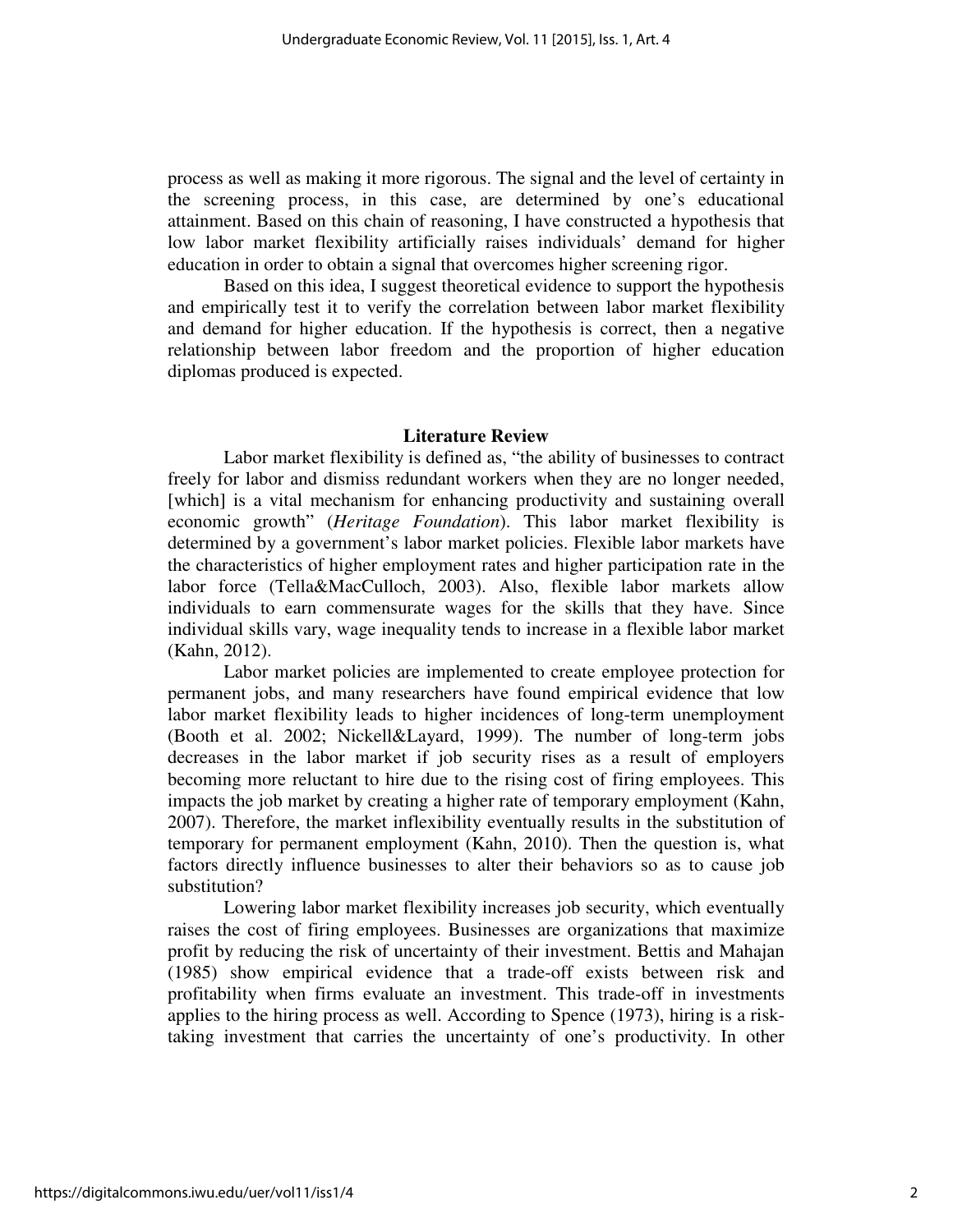words, if a projected return on hiring is high, an employer is more likely to bear higher uncertainty than if the projected return to the hiring is low. But, if the cost of uncertainty increases, the demand for hiring decreases, and the employer tries to eliminate the uncertainty as much as possible. Therefore, raising the firing cost by public policy makes businesses more concerned and cautious about the possibility of making a wrong investment. Thus, businesses naturally move toward hiring temporary employment instead of permanent employment because of its relatively low opportunity cost. Also, the high cost of uncertainty for longterm employment that is caused by low labor market flexibility makes employers become more selective in the hiring process. This is often referred to as "screening".

 Screening is an identification of a laborer's quality; it enables individuals to receive proper responses to their signals, and it also eases the matching problem in the market (Stiglitz, 1975). Sometimes businesses fail at screening, and this creates the cost of firing that is associated with the price of uncertainty. When this cost grows, holding the return to hiring constant, it can be reasonably assumed that businesses become more selective in the screening process to minimize the cost. Businesses assess signals of potential employees to reduce the uncertainty of their hiring investment (Spence, 1973). Thus, when the employer becomes more selective, job applicants with relatively worse signals than other job applicants have a lower probability of getting the job since they bear higher uncertainty in regards to their productivity. Therefore, job seekers compete with each other to obtain better signals than others.

 An asymmetrical information problem always exists in the market between buyers and sellers, and sellers give out signals in order to alleviate the problem by giving some information to buyers (Akerlof 1970). In the labor market, job seekers give out their signals for their labor to get purchased from employers, and employers evaluate those signals in order to reduce the risk of investment and to offer an adequate wage schedule. Cohen and Pfeffer (1986), in a study of organizational hiring standards, found a very strong positive correlation between employers' selectivity and laborers' education level. This indicates that education level is a signal that plays a large part in the employers' selection decisions. There is a higher opportunity cost associated with hiring highly educated workers, which makes employers more cautious in making a hiring decision.

 Investments in human capital, such as education, allow individuals to have more job opportunities in the market than the workers who do not invest in human capital. The rising marketability that results from human capital investment increases the price of the person's labor due to the competition among businesses trying to capture highly productive workers (Becker, 1962; Schultz, 1961). Individuals are able to obtain good signals through investments that can be earned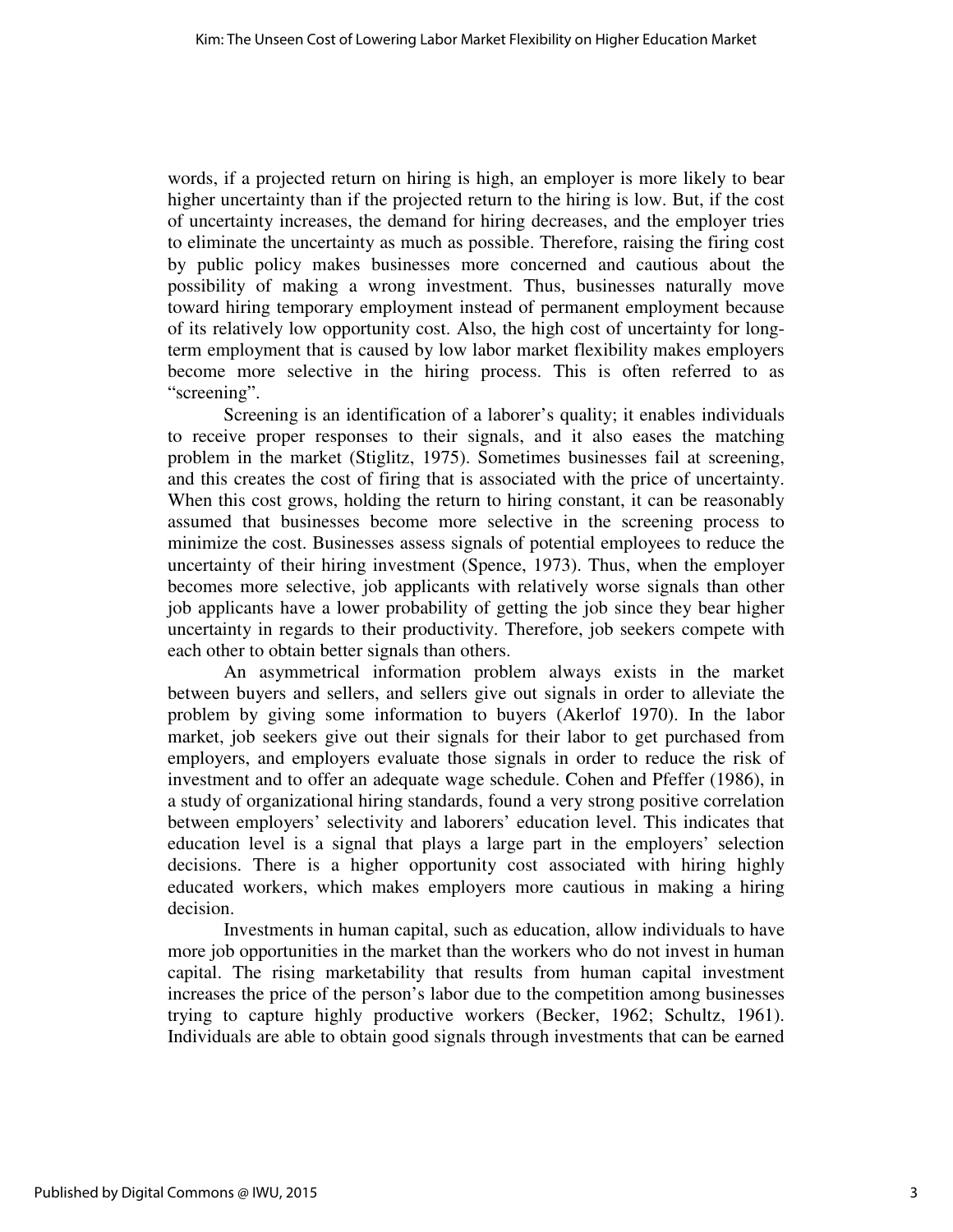at a certain cost. Spence (1973) defines the incurred expense to earn such a signal as the signal cost, and states that individuals try to maximize the difference between signal costs and future offered wages. Then, it is not too difficult to see that the difference between the two increases after education. In other words, businesses pay more to obtain highly educated workers.

 Businesses do not pay more to highly educated workers solely because they have a degree, but because their marginal revenue of labor is greater than that of the workers who do not hold college degree. Wage inequality and the education premium on wages, which is the wage gap between laborers with a college degree and without, have risen over time. This increase is explained by the growing demand for highly skilled labor (Juhn et al. 1993). Higher education is a signal of being a highly skilled laborer, and it has been compensated well in the market. However, not everyone who desires higher education can receive it. According to Chevalier et al. (2004), some people simply lack the ability to succeed in college. The research indicates that education does indeed play a large part in wage inequality. However, what education is really doing in wage inequality is reflecting worker's pre-existing ability relative to their potential enhanced productivity. Thus, having a college diploma is interpreted in the market as holding better capability compared to those who do not have a college diploma. This gives an incentive to people to obtain an education in order to earn such signals.

 Furthermore, Arrow (1973) says employers cannot measure job seekers' ability directly. Thus, they use filters to measure ability, and these filters are onthe-job and college-filtering. These two filters are substitutable, and Arrow states that if the employers can filter the employees accurately through on-the-job filtering, the value of college-filtering decreases. However, the increasing supply of college graduates in the job market decreases the relative quality of noncollegiate job seekers. This, in turn, raises the opportunity cost of on-the-job filtering. The rising cost of on-the-job filtering makes employers use collegefiltering instead. Thus, it can be assumed that low labor market flexibility raises the firing cost and makes employers look at job seekers' educational attainment as a signal. Therefore, employers' willingness to use educational attainment as a filtering process for job applicants can increase individuals' demand for higher education. However, there are many other factors besides employers preferring college-filtering that could influence individuals' demand for diplomas. One possible factor is technological advancements.

 As discussed above, screening is a very beneficial tool for job seekers and employers since it increases the likelihood of job matching. However, severe screening that is caused by forces outside of the market, such as government intervention, can artificially increase the demand for diplomas and the output of college graduates. This leads to employers becoming more selective in order to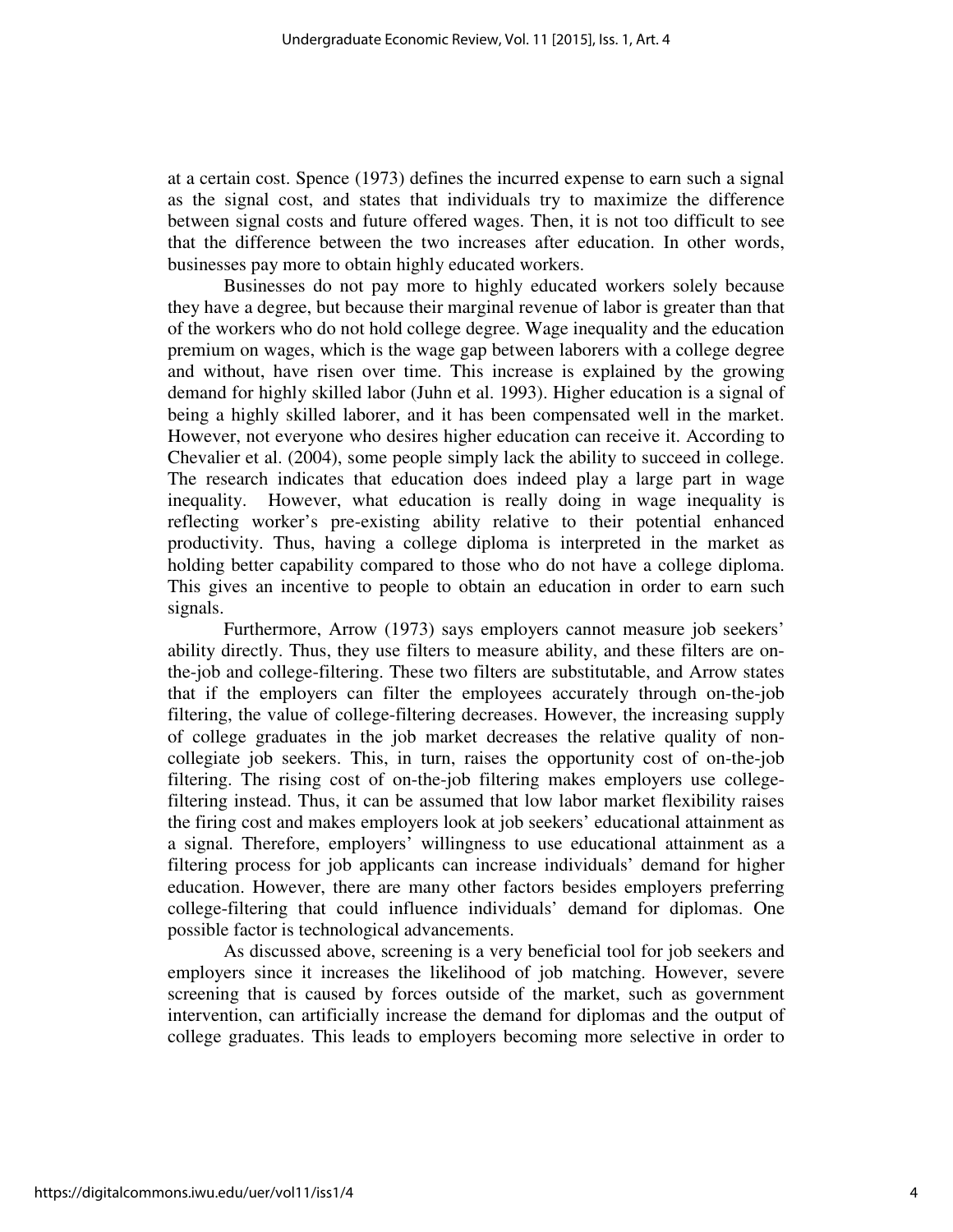minimize uncertainty, which in turn increases job seekers' demand for obtaining more competitive signals. However, there are many other factors besides lowering labor market flexibility that might increase individuals' demand for higher education. Government subsidies on education and increased demand for highly educated workers due to technological advances are two possible factors.

 An individual's decision to invest in human capital wholly depends on the differences between signal costs and the return to signaling, and this is called an internal rate of return on investment. When this rate is less than zero, rational individuals do not invest in human capital (Mincer, 1984). Government subsidies on education reduce the private cost of one's education while it raises the public's burden (Winston &Yen, 1995). Moreover, as Friedman (1963) states, these education subsidies for the general public tend to encourage over-investment in human capital. This happens because it gives individuals incentives to get higher education if the private return exceeds private cost. This occurs even if the total costs exceed the total returns. This is because education subsidies enable individuals to transfer their cost to future earnings and taxpayers.

 Furthermore, increasing the demand for highly educated workers in the labor market leads to the same outcome as government subsidies. The education premium has been growing constantly since 1980, and this is represented in the increasing wage gap between high skilled and low skilled labor (Goldin& Katz, 2009). Juhn et al (1993) explains that this wage gap is caused by skill-biased technological change. Demand for highly skilled labor increases in skill-biased economies, which raises the price of labor by different businesses bidding up the wage to capture such labor. This is shown in increasing wage inequality among workers who have different educational attainment, which signals how highly the worker is skilled. Therefore, it is not difficult to see that the increasing return on education will raise individuals' demand for higher education. However, I consider this as a healthy increase in the total number of college graduates, since this effect is driven by market processes linked to technology advances, while other factors, such as lowering of labor market flexibility and government subsidies for education, are created by forces outside of the market. Market forces are preferred over non-market forces. This is because market forces reflect voluntary preferences through the price of goods and services. This helps different parties in trade to do precise economic calculation with the given information in prices, and this brings mutual benefits to these parties, if they engaged in trade voluntarily. Furthermore, since the voluntary preference is reflected, the market becomes more flexible and adaptable to unexpected information that could happen.

 Therefore, after reviewing the previous scholarly articles, I hypothesize that lowering the labor market flexibility causes artificially increased percent of college diplomas in the job market, and government subsidies on education play a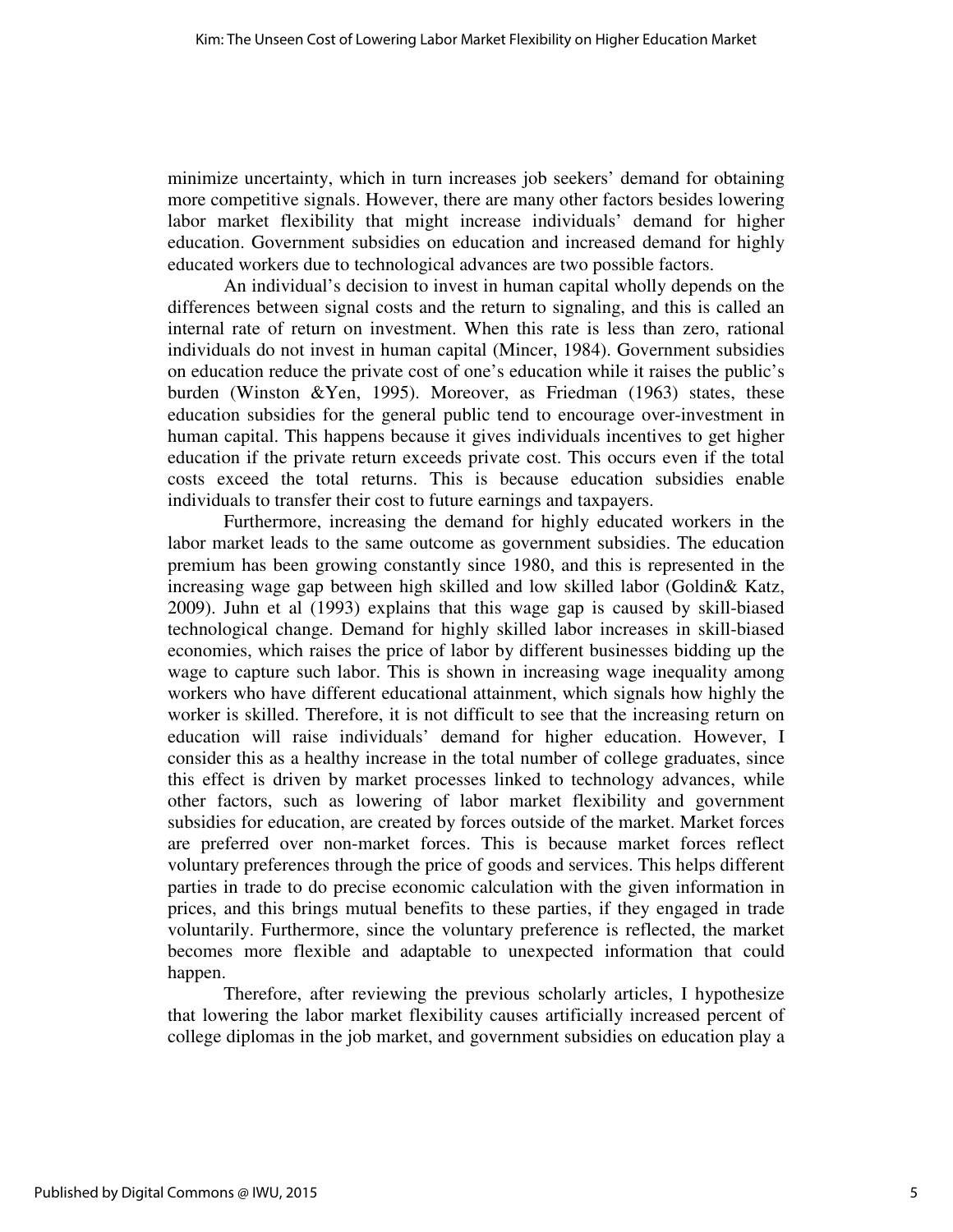role of supplementing the effect of low labor market flexibility on education by transferring the private cost to the taxpayers. However, since the increase in the number of college graduates can be a response to the increasing education premium, there is also a natural growth of diplomas.

#### **Methodology**

 The OECD member country is the unit of analysis as I examine 28 countries for testing the impact of low labor market flexibility on the demand for higher education. The study uses standard OLS multiple regression analysis, which is expressed as:

$$
Y_i = b_0 + b_1 \alpha_i + b_2 \delta_i + b_3 \mu_i + \varepsilon_i
$$

Where $Y_i$  predicted percentage of college diplomas in country  $i$ ,  $b$  is a partial slope measuring the impact that each term has on  $Y_i, \alpha_i$  is a measure of labor freedom in country  $i$ ,  $\delta_i$  is a ratio of high-skilled to low-skilled workers' average earnings,  $\mu_i$  represents public spending on tertiary education as a percent of total GDP, and  $\varepsilon_i$  is an error term accounting for omitted variable bias.

 For the dependent variable, I use the percentage of the adult population that has attained tertiary education, is 25 to 64 years old, and resides within an OECD country. These data are reported through Education at a Glance (2013) which is published by the OECD and originally from 2010. OECD compiled the data from the National Labour Force Surveys of OECD, the Eurostat databases, and the UNESCO institute of Statistics database.

 The primary independent variable is the labor freedom index of OECD countries from the 2013 index of economic freedom provided by the Heritage Foundation. This index is a composition of six different factors that are weighted equally. These factors are: the ratio of minimum wage to the average added value per worker, the hindrances of hiring additional workers, the rigidity of hours, the difficulty of firing redundant employees, the legally mandated notice period, and the mandatory severance pay. These are the factors that increase the cost of uncertainty of hiring by harming labor market flexibility, if these are artificially enforced on the labor market by public policies. Therefore, using this index as the primary independent variable in the empirical test of finding a relationship between the percentage of the adult population that has attained tertiary education and labor market flexibility will produce appropriate data regarding the correlation of these two factors. These factors are compiled from World Bank, *Doing Business 2013*; Economist Intelligence Unit, *Country Commerce*, 2009– 2012; U.S. Department of Commerce, *Country Commercial Guide*, 2009–2012; and the official government publications of each country.

 Furthermore, in order to test the correlation between the dependent and independent variables as precisely as possible, I control for public spending on tertiary education (percent of total GDP, taken from the Education at a Glance,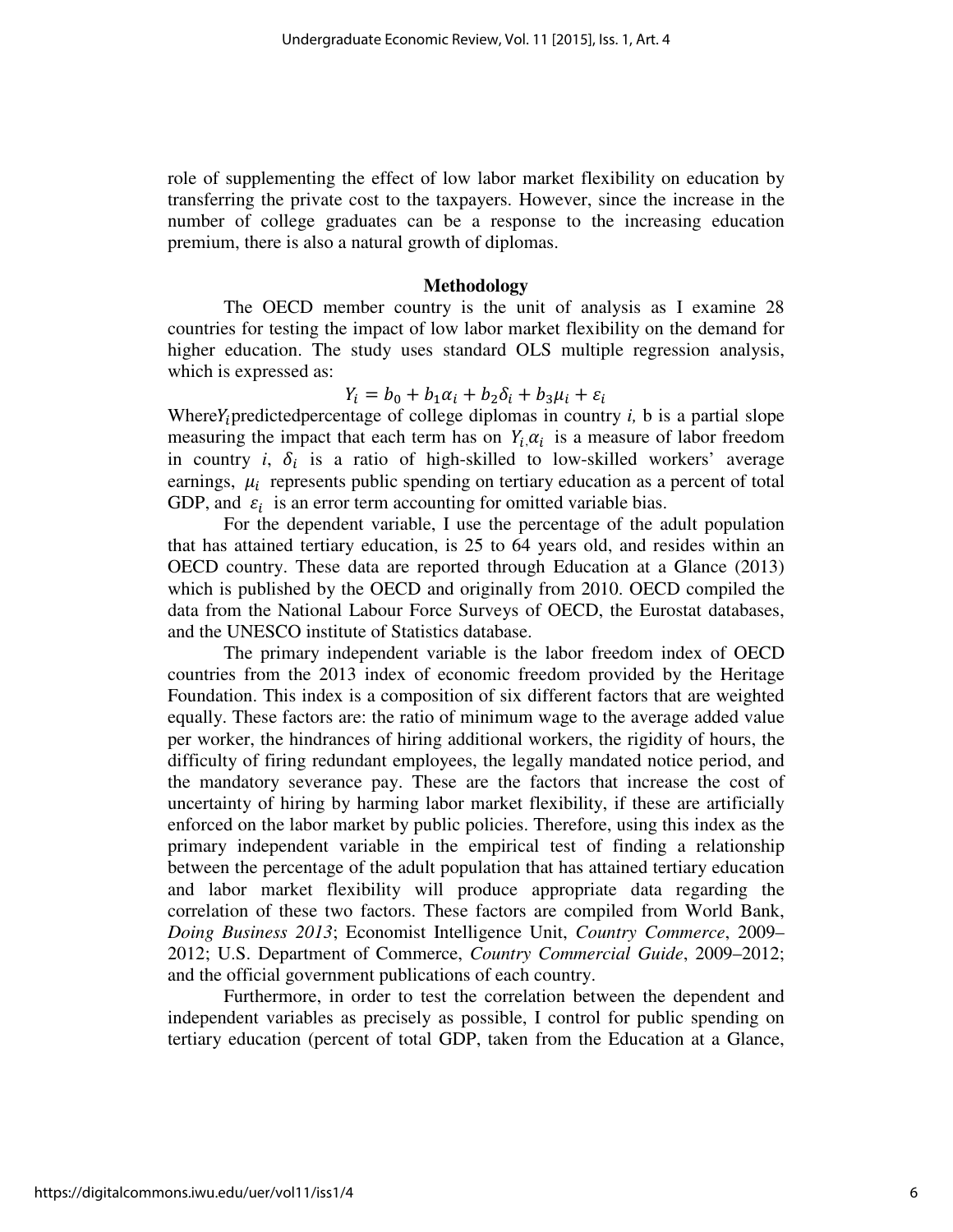OECD 2013). I also control for the effect of the earnings premium from education by using the ratio of high-skilled to low-skilled workers' average earnings (the relative earnings of all adults with incomes from employment by educational attainment, taken from Education at a Glance, OECD 2013). These are used as control variables because as government spending on education increases, individuals' private cost of attaining education decreases. Also, as the earning premium of higher education rises, individuals will be more likely to pursue higher education, because the relative return on education has increased.

 The theoretical model can be expanded into an empirical model. Taking each of the variables from the theoretical model and adding them in as separate terms yields the following equation for percent of the adult population who, at least, had college education at 2011 for country *i*:

 $AT_i = \beta_0 + \beta_1 FREE + \beta_2 RATIO + \beta_3 SPEND + \Theta$ 

Where  $AT_i$  is the percent of the adult population who has attained tertiary education for country *i* at 2011, FREE is the labor freedom index for 2013, RATIO is the ratio of high-skilled to low-skilled workers' average earnings for 2011, SPEND is the public spending on tertiary education as a percent of total GDP for 2010, and  $\Theta$  is an error term.

 Table 1, listed below, includes the dependent variable and the independent variables with control variables used in the model, along with their means and standard deviations.

| <b>Variables</b>                                                          | <b>Mean</b> | <b>Standard Deviation</b> |
|---------------------------------------------------------------------------|-------------|---------------------------|
| Percent of the adult population<br>who has attained tertiary<br>education | 32.691      | 9.739                     |
| Labor market freedom index                                                | 66.214      | 17.648                    |
| Ratio of high-skilled to low-<br>skilled workers' average<br>earnings     | 1.746       | .462                      |

**Table 1**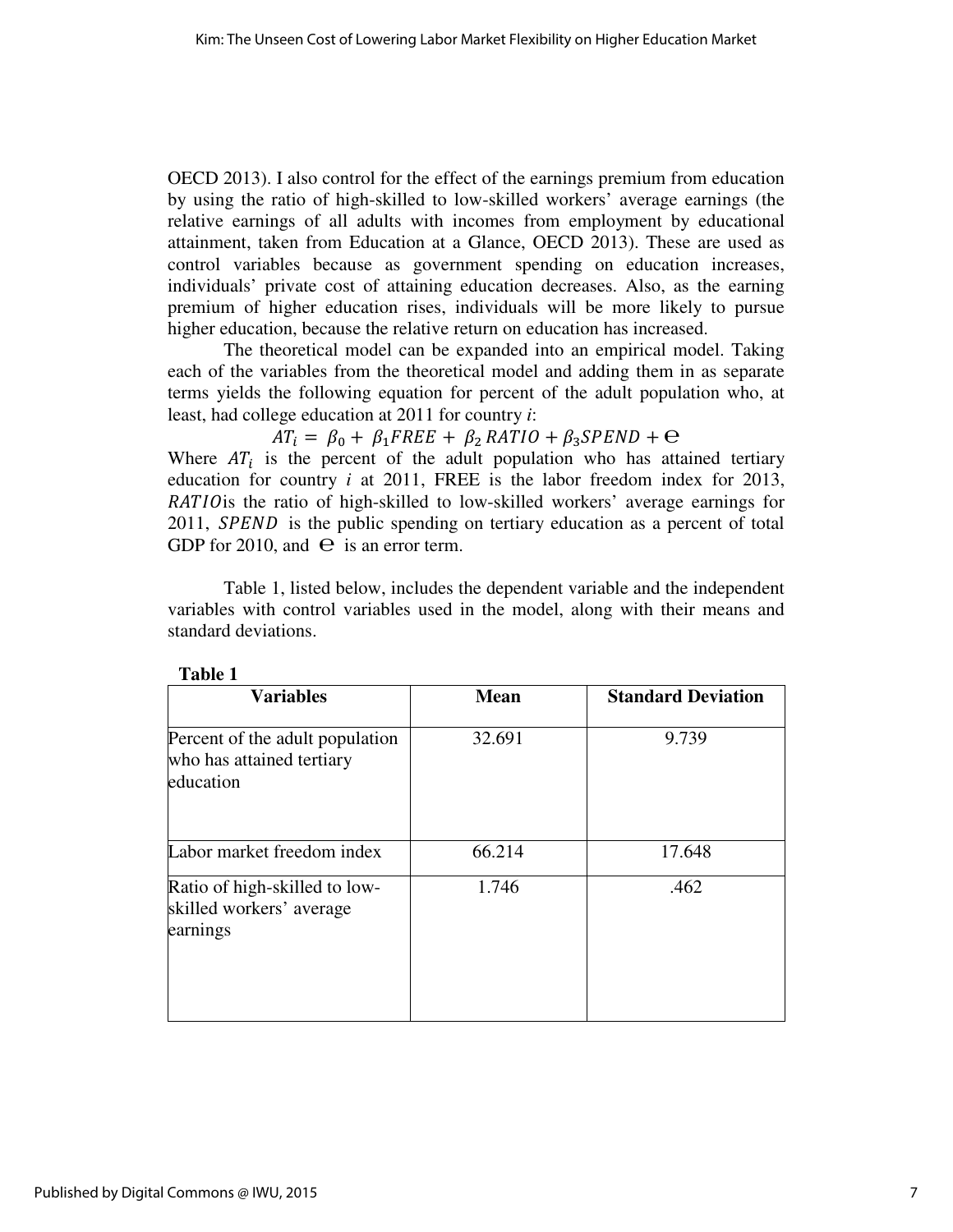| Public spending on tertiary     | 1.378 | .5026 |
|---------------------------------|-------|-------|
| education as a percent of total |       |       |
| <b>GDP</b>                      |       |       |

#### **Findings**

 Table 2, listed below, details the results of the regression model. In this model, I report unstandardized and standardized coefficients, significance levels, and the  $r^2$  value. The unstandardized coefficient is the partial slope of the regression plane. It gives the amount of change in the dependent variable from a one-unit change in the independent variable, all else constant. The standardized coefficients use a conversion to standard units, z-scores, and thus reflect the number of standard deviations the dependent variable will change from a standard deviation change in the independent variable. The  $r^2$  value in the model is the percentage of variation in the dependent variable that can be explained by the variance in the independent variable also found in the model.

 Surprisingly, the model shows that an increase in labor freedom by one index point leads to an increase of .218 percentage points in the adult population who has attained tertiary education. This correlation is not consistent with the hypothesis. The hypothesis states that labor market flexibility and the percent of college or higher education diplomas will have a negative correlation. However, empirical testing shows evidence that the labor market flexibility is positively and significantly associated with the percent of college graduates. The model indicates that if the labor market becomes more flexible, the percentage of college graduates in adult population increases, with a 95% confidence level.

 Furthermore, in the model, the relationship between relative earnings as a control variable and the percentage of college diplomas is not consistent with the prior literature. However, the effect of public expenditure for education on the dependent variable is consistent with the literature, even though it is not significant. In the model, as the relative earnings for highly educated workers increases, the percentage of college graduates in the adult population decreases, but this variable failed to hold at the 90% confidence level.

 Another surprising finding from this study is that the model only accounts for 27% of the variation in the percentage of the adult population who attained a tertiary education across OECD countries. Variations in all three different independent variables are only able to explain 27% of the variations in the dependent variable. 73% of the variation in the percentage of the adult population who attained a tertiary education is left unexplained by the different explanatory factors.

 Thus, it seems evident that individuals' demand for higher education is a multifaceted issue with many other explanatory factors. Therefore, the model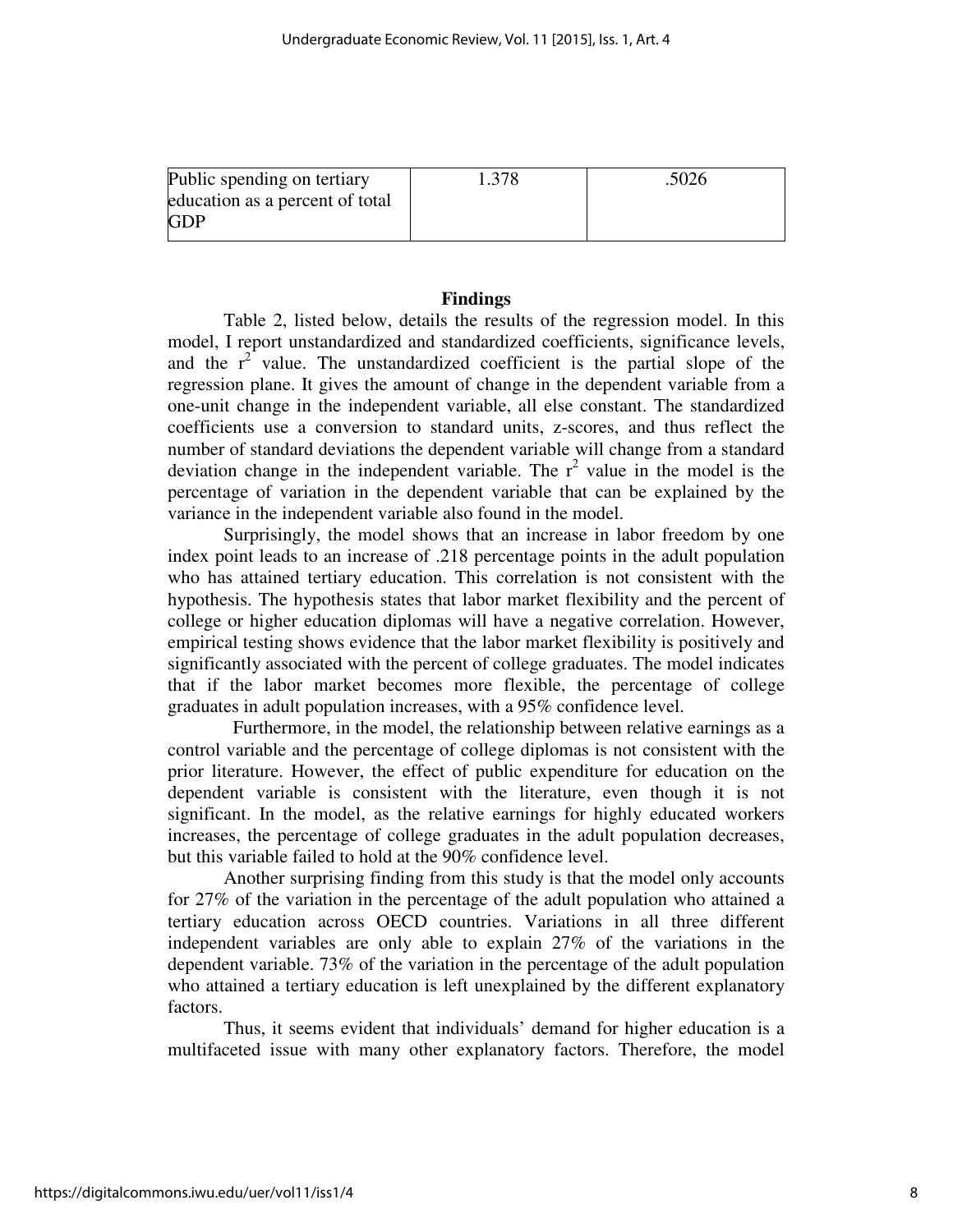suffers from omitted variable bias. One type of omitted variable in my model is other variables that influence individuals' demand for higher education. This omitted variable bias results in the model explaining only a small portion of the variation in the percentage of the adult population who attained a tertiary education across OECD countries.

| ١<br>H<br>Ш<br>n |  |
|------------------|--|
|------------------|--|

| <b>Variables</b>                                                   | <b>Model</b>       |
|--------------------------------------------------------------------|--------------------|
| Labor freedom                                                      | $.218**$<br>(.395) |
| Ratio of high-skilled to low-skilled workers'                      | $-6.698$           |
| average earnings                                                   | $(-.318)$          |
| Public spending on tertiary education as a<br>percent of total GDP | 2.919<br>(.151)    |
| <b>R</b> Square                                                    | .270               |

Significance Measures:

 \*p< .10 (90% confidence level) \*\*p< .05 (95% confidence level) \*\*\*p< .01 (99% confidence level)

#### **Analysis**

 The model shows a positive relationship between the primary independent variable and the dependent variable. This indicates that a more flexible labor market gives an incentive to individuals to pursue more education. Prior literature suggests that businesses reinforce screening in the hiring process when the cost of uncertainty increases. The original hypothesis states that the cost of risk increases due to labor market inflexibility that creates firing restrictions, and since employers become more selective in their hiring, individuals have a greater incentive to pursue higher education in order to obtain a good signal to compete for jobs. However, the model provides evidence that labor market flexibility is actually positively associated with individuals' demands for higher education.

 Rational individuals make a decision whether to invest in human capital or not based on their assessment of the internal rate of return on their investment (Mincer, 1984). This interpretation approach to the results suggests the possibility of an internal rate of return on human capital education, such as higher education, under the flexible labor market is higher than under the restricted labor market. In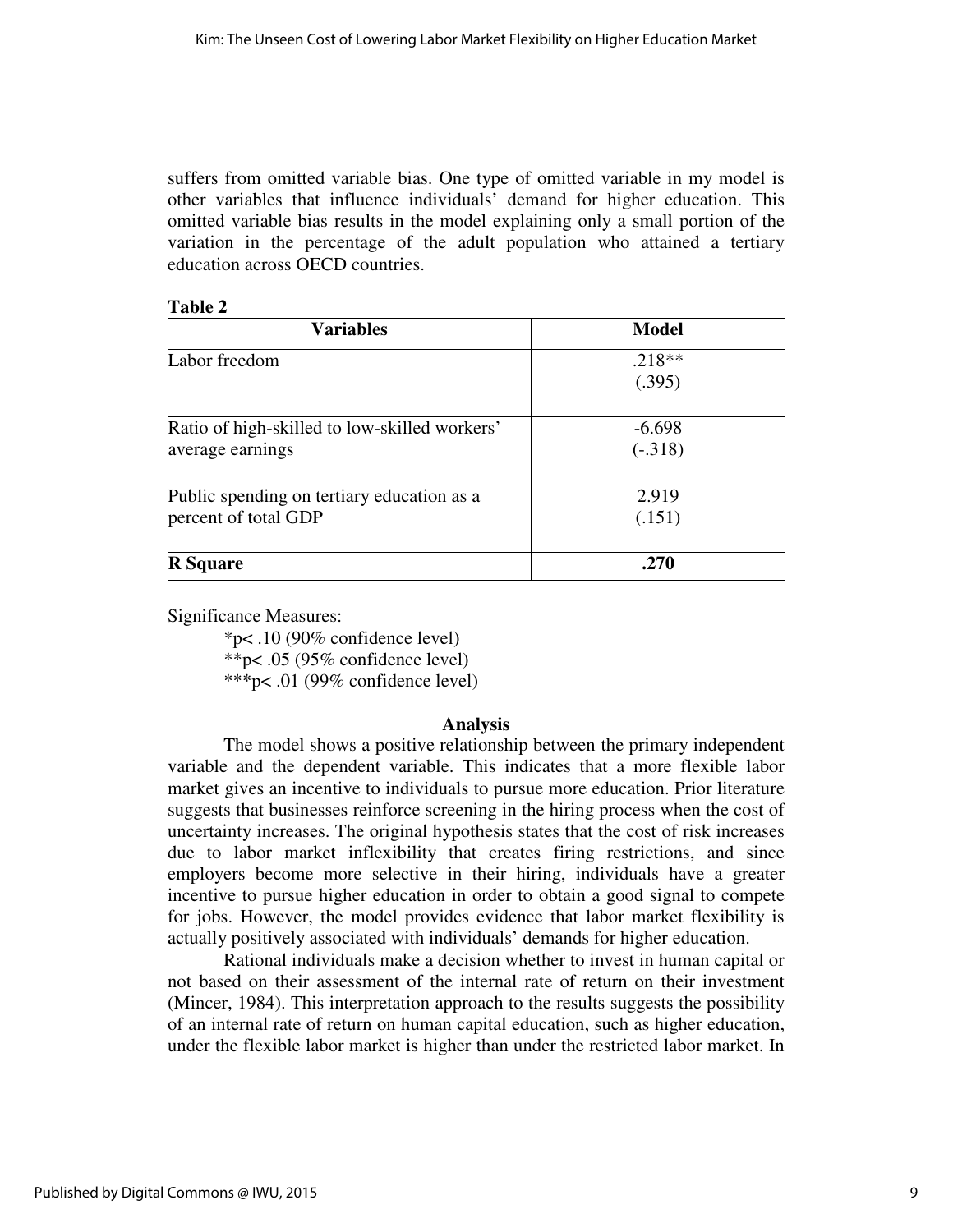other words, attaining a higher education diploma creates a greater benefit to the individuals in a more flexible labor market.

 A flexible labor market, which has less employment protection, produces low long-term unemployment while it increases short-term unemployment (Nickell, 1997). This indicates that individuals have a higher possibility of getting hired for permanent jobs in a flexible market. However, because there is less employment protection, which leads to lower firing cost, employers are freer to fire employees when they realize their employees' productivity is lower than they expected. This exposes individuals to a higher risk of getting fired, which, in turn, raises their demands for higher education as a form of individual protection or insurance against unemployment. This is because people that have a college degree can find employment more easily if they are fired, and they are also less likely to be fired in the first place.

 In an inflexible labor market, individuals compete with each other to be hired. However, in a flexible labor market, people may compete to not to get fired. In these two different labor market situations, people's focal points shift and their incentives change. Productivity is expected to be a main factor in the evaluation of employees' job performance, and if one's productivity is not worth more than his or her offered wage, the probability of the employee getting fired is higher than that of others whose productivity is worth more than their wage. Thus, individuals would be more concerned about increasing their productivity in a flexible labor market as a form of insurance.

 The human capital theory suggests that education and job training raise employees' productivity through knowledge or skills acquisition, which are directly related to job performance (Becker, 2009). This indicates that individuals can choose between pursuing higher education or pursuing early job training by getting a job sooner than those who are getting higher education. The problem of productivity can be alleviated through human capital investment. However, Ramirez's (1993) study on job mismatch in the Spanish labor market suggests empirical evidence that education level and required job training have a negative relationship. This means that individuals have to decide between these two different options in response to a rising risk of getting fired due to their own low productivity.

 In a flexible labor market, businesses have more freedom to fire their employees at their will and individuals are more likely to pursue a college education, according to the statistical findings. In light of these findings, we can reasonably assume that the total return on investments in higher education is greater than that of required job training. A higher education diploma is a combination of gaining a good signal and enhancing one's productivity and of insuring against unemployment (Arrow, 1973). However, required job training does not have the aspect of gaining a good signal that affects employers' hiring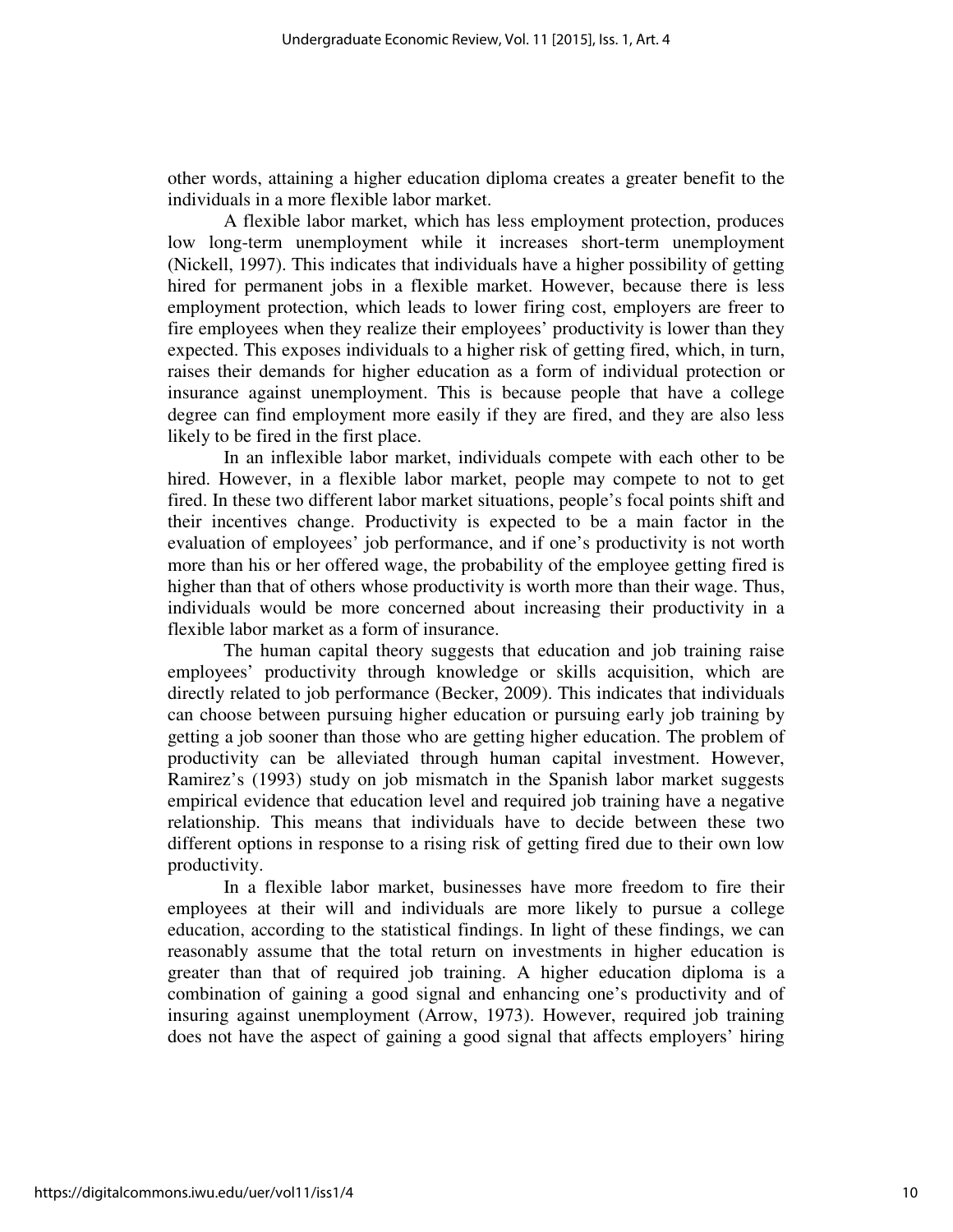decisions, because on the job training cannot exist before the employee is hired. Therefore, this suggests that in a flexible labor market there is a greater likelihood of individuals pursuing higher education rather than job training. Individuals do this in order to reduce the risk of not getting hired or of being fired and laid off, under the assumption that these two options have the same amount of impact on productivity.

 Furthermore, highly educated workers usually have more occupational mobility compared to uneducated workers. Additionally, they are more likely to move to a higher occupation level if they feel they are overeducated for the current job (Ramirez, 1993; Sicherman, 1991). In other words, individuals with higher education levels have fewer obstacles up the corporate ladder or in changing occupations. A laborer having more occupational mobility than others in the labor market means that their labor is of higher value to other employers. This in turn brings more opportunities to the laborer (Schultz, 1961). This increases individuals' incentive to pursue higher education, because the gain from the investment in higher education is greater than the gain from more hours of required job training.

 Based on these interpretations, we can reasonably assume that individuals will be more likely to choose higher education over more hours of required job training in response to the rising risk of getting fired. This is equivalent to taking out an insurance policy against unemployment. Moreover, individuals' preferences on investing in higher education become clearer in more flexible labor market situations. This is because a lower level of employment protection enables individuals to maximize the utility of their higher education diploma. It eliminates the restrictions that hinder businesses' profit-maximizing efforts, which induces more competition among businesses to capture more productive employees. In other words, the value of an individuals' internal rate of return on a higher education investment is greater in flexible labor markets than in an inflexible labor market. Thus, this line of reasoning explains the regression model that shows the positive relationship between labor market flexibility and percent of college degree attainments. However, the model does not test the causation of increasing the percent of people attaining college diplomas. Therefore, it could simply be the opposite causation with highly educated voters supporting governments that do not intervene in the labor market.

 Moreover, the model shows that the relative earnings by educational attainment is negatively associated with the percent of higher education diplomas. This finding is not consistent with the prior literature, even though the variable is statistically insignificant. This result may be explained by the fact that the model is constructed with data that is taken from the same time period. In other words, if one country has high relative earnings on higher education, it means highly skilled workers are relatively scarce at the time. Conversely, if another country has low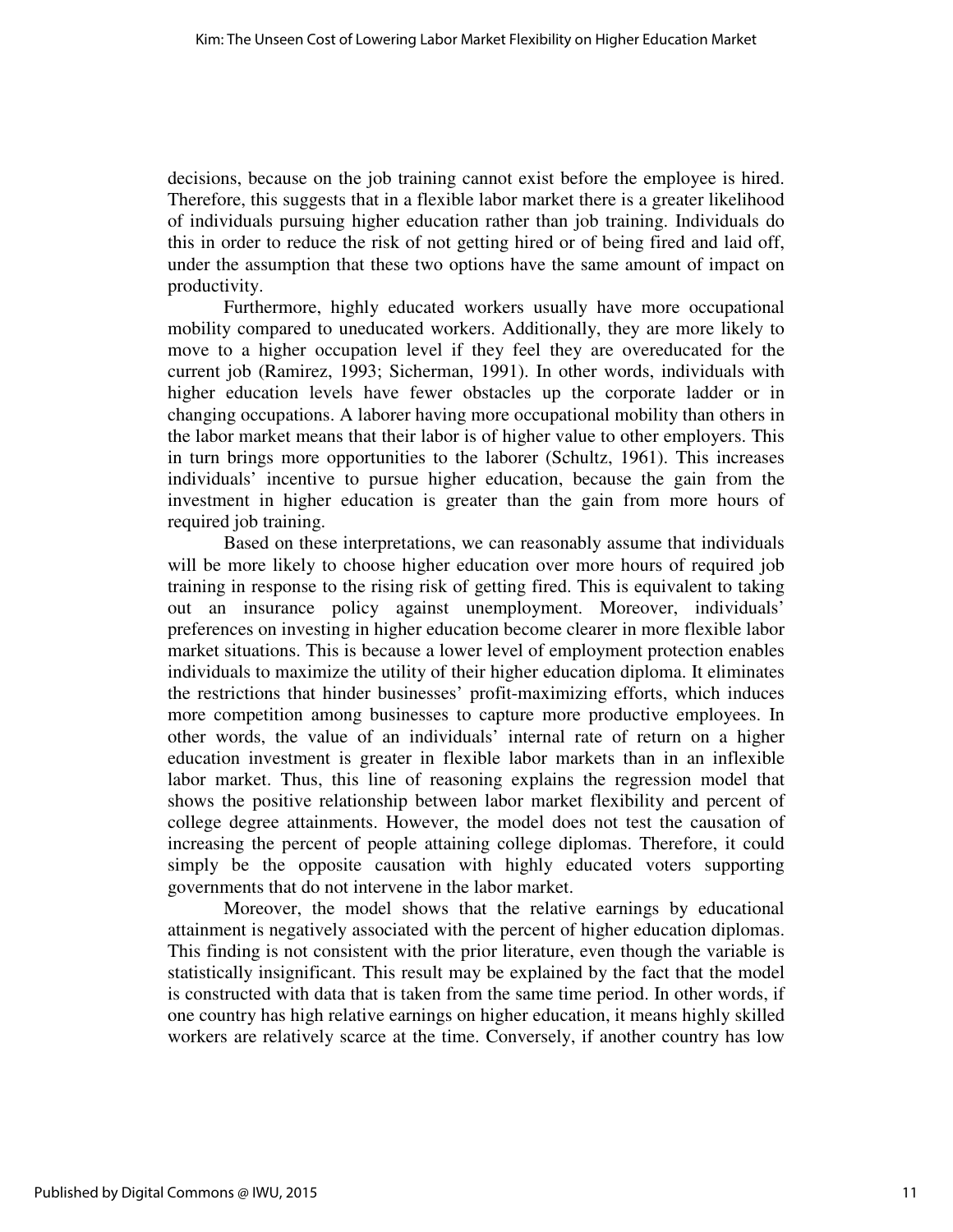relative earnings in higher education, it may mean highly skilled workers are relatively abundant**.** Thus, the negative correlation between relative earnings and the percent of higher education diplomas may simply be the result of a low supply of highly-educated labor relative to demand causing high wages for highlyeducated labor. Since the high earnings premium from education could have been paired with low percentage of well-educated adult population in the economy, the statistical model could have produced the correlation result that is contrary to the literature. Thus, testing the relationship of the variables in a cause and effect framework with only a single time period may cause the unexpected finding.

#### **Public Policy Implications**

 Government intervention in the labor market creates unintended consequences (Merton, 1936). The original hypothesis of this research assumed that one of the unintended consequences of low labor market flexibility, caused by the government implementing policies in the intention of raising employment protection, is artificially increasing the percentage of college degrees attained in the labor market. However, the regression model shows the exact opposite relationship in comparison to what I expected between the dependent and independent variables. This indicates that the unintentional consequences of such public policies are that an inflexible labor market artificially decreases the percentage of higher education diplomas produced, rather than increasing it. Thus, there is the possibility that a labor force will tend to be under-educated if labor market flexibility remains low.

 The government policies that harm the flexibility of the labor market claim to protect all employees. However, paradoxically, the only beneficiaries from such policies are employees who cannot continue being employed by their own efforts because of their lack of ability to produce. While the government protects their job, individuals' incentive to pursue higher education drops due to the diploma losing its full potential, as it would have in an inflexible labor market. This causes an overall under-educated labor force relative to flexible labor markets in other OECD economies; moreover, Carnevale and Rose (2010) mention that an under-educated labor force will slow down the economic growth of a country. When the benefits of the policies are concentrated on a relatively small group of people who are not able to protect their job by themselves, the cost is diffused to the public who lose the full potential benefit that comes from the faster rate of economic growth (Olson, 2009).

 Therefore, governments should aim to enhance labor market flexibility rather than harm it, in order to create wealth through their full potential by the economic growth, which leads to the rise of the individual quality of life. Also, Lucas (1988) states that endogenous forces of the market, which are investments in human capital and knowledge, bring economic growth. Therefore, providing a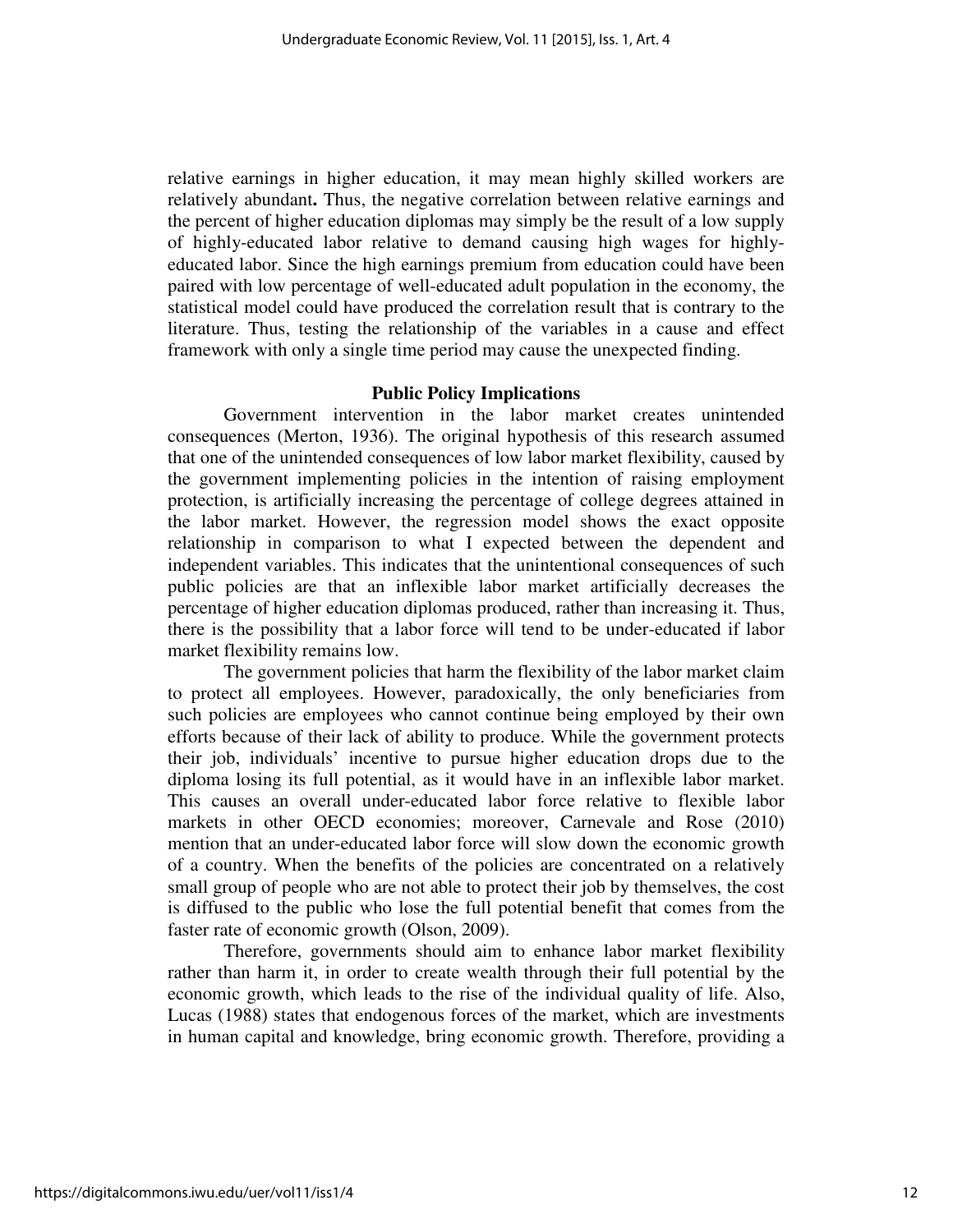right institutional strategy that can increase individuals' incentive to invest in such things is extremely important to be able to approach the full potential of the economy. In terms of labor market flexibility, this can be done by removing government policies that strengthen job security and bestowing freedom to businesses which enables them to hire or fire their employees on the basis of one's productivity. Such freedom to employers increases employees' risk of getting fired, and this increases employees' incentive to invest in human capital in order to survive in competitive labor market by raising their own productivity. Therefore, under flexible labor market conditions, the economy may become closer to its full potential of creating wealth by businesses becoming more effective in generating profits while, individuals maximize the utility of their educational attainments.

#### **Conclusions**

Using standard OLS multiple regression analysis, this study finds that labor market flexibility is positively associated with the percentage of the adult population who attained a tertiary education, which is the exact opposite of what the original hypothesis predicts. The model shows a positive relationship between these dependent and independent variables at the  $95\%$  confidence level, with  $r^2$ value of 0.270.

 This study, however, has many weaknesses. The limitation of crosssectional data is that it only allows the study to seek correlations, rather than causations. Also, the limited number of cases made it extremely difficult to draw statistical significance from control variables in the regression model. Moreover, the study suffered from omitted variable bias since the model is only able to explain 27% of the variation in the dependent variable. Given that the OECD countries are the unit of analysis, the model was unable to test the relationship between dependent and independent variables across more countries. This excludes the cases of less developed nations. Despite these weaknesses, the correlation between the dependent and independent variables is shown by the regression to have statistical significance, and the result can be explained by prior literature**.** Thus, it can serve as a preliminary guide to policy making.

 The purpose of this study is to further the understanding of the impact of lower labor market flexibility on individuals' demand for higher education. The research shows evidence of a positive correlation between labor market flexibility and the percent of college degrees attained in the labor market. However, because the model accounts for only 27% of the variations in the percent of higher education diplomas, future studies can examine the omitted variables as control variables in order to test the correlation between the dependent and independent variable in a more precise manner. Moreover, as discussed above, the impact of labor market flexibility on the percent of higher education diplomas can be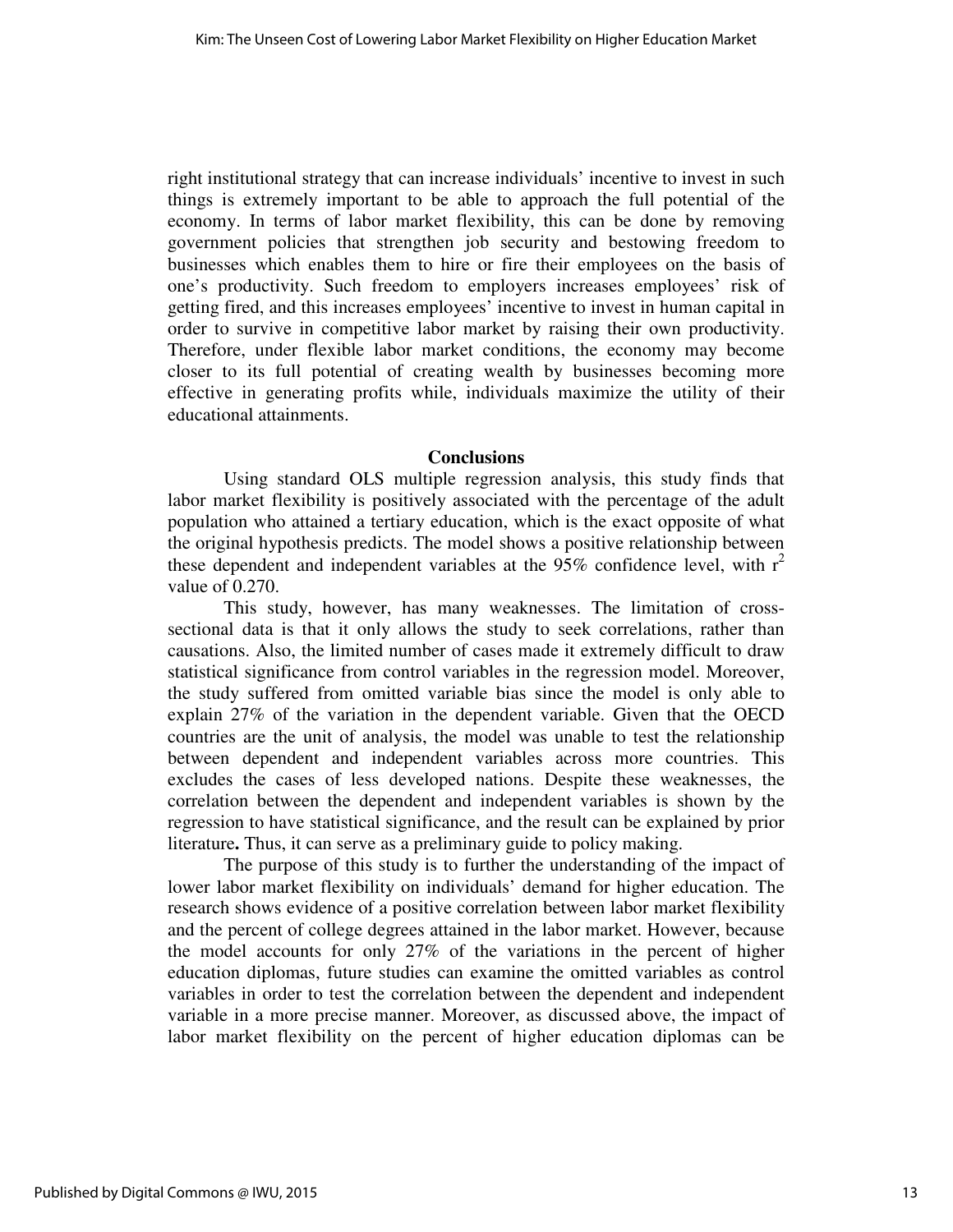changed by the role of higher education, which is determined by a different combination of signaling and productivity. Thus, future studies can also examine higher education's generalized combination of signaling and productivity to test how individuals' demand for higher education changes in reaction to this different combination. But, more importantly, future research should aim to study the causal relationship between the dependent and independent variables to gain a deeper understanding that can help influence public policy.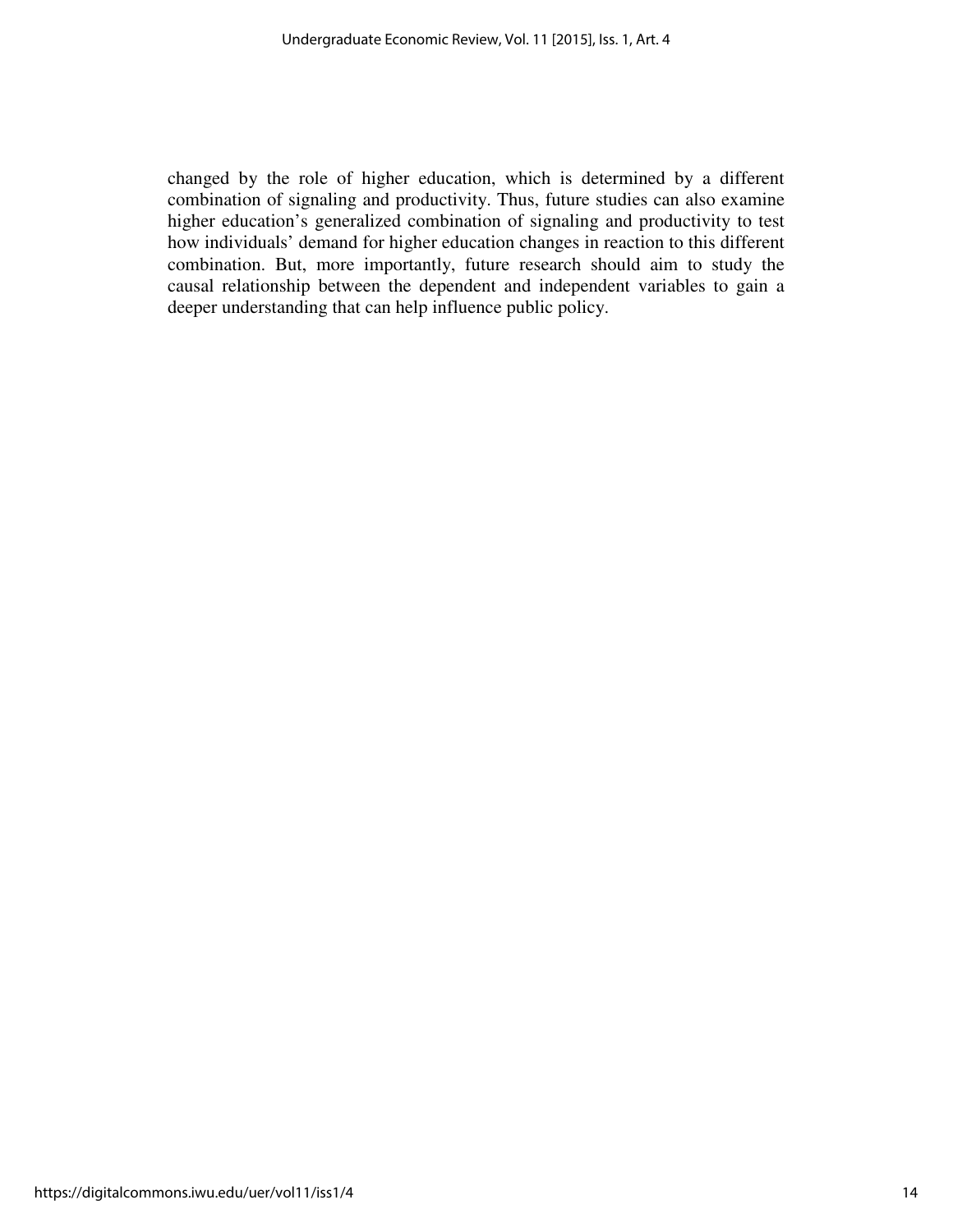#### **References**

- Akerlof, G. A. (1970). The market for" lemons": Quality uncertainty and the market mechanism. *The Quarterly Journal of Economics*, 488-500.
- Alba-Ramirez, A. (1993). Mismatch in the Spanish labor market: overeducation? *Journal of Human Resources*, 259-278.

Arellano, M., & Bond, S. (1991). Some tests of specification for panel data: Monte Carlo evidence and an application to employment equations. *The Review of Economic Studies*, 58(2), 277-297.

- Arrow, K. J. (1973). Higher education as a filter. *Journal of Public Economics*,*2*(3), 193-216.
- Bastiat, F. (1850). That which is seen, and that which is not seen. *Essays on Political Economy, 49-116*.
- Becker, G. S. (1962). Investment in human capital: A theoretical analysis. *The Journal of Political Economy*, 70(5), 9-49.
- Becker, G. S. (2009). *Human capital: A theoretical and empirical analysis, with special reference to education*. University of Chicago Press.
- Bettis, R. A., &Mahajan, V. (1985). Risk/return performance of diversified firms. Management Science, 31(7), 785-799.
- Booth, A. L., Dolado, J. J., & Frank, J. (2002). Symposium on temporary work: Introduction. *The Economic Journal*, *112*(480), F181-F188.
- Carnevale, A. P., & Rose, S. J. (2010). *The Undereducated American*. Georgetown University, Center on Education and the Workforce.
- Chevalier, A., Harmon, C., Walker, I., & Zhu, Y. (2004). Does Education Raise Productivity, or Just Reflect it? *The Economic Journal*, *114*(499), F499- F517.
- Cohen, Y., &Pfeffer, J. (1986). Organizational hiring standards. *Administrative Science Quarterly*, 1-24.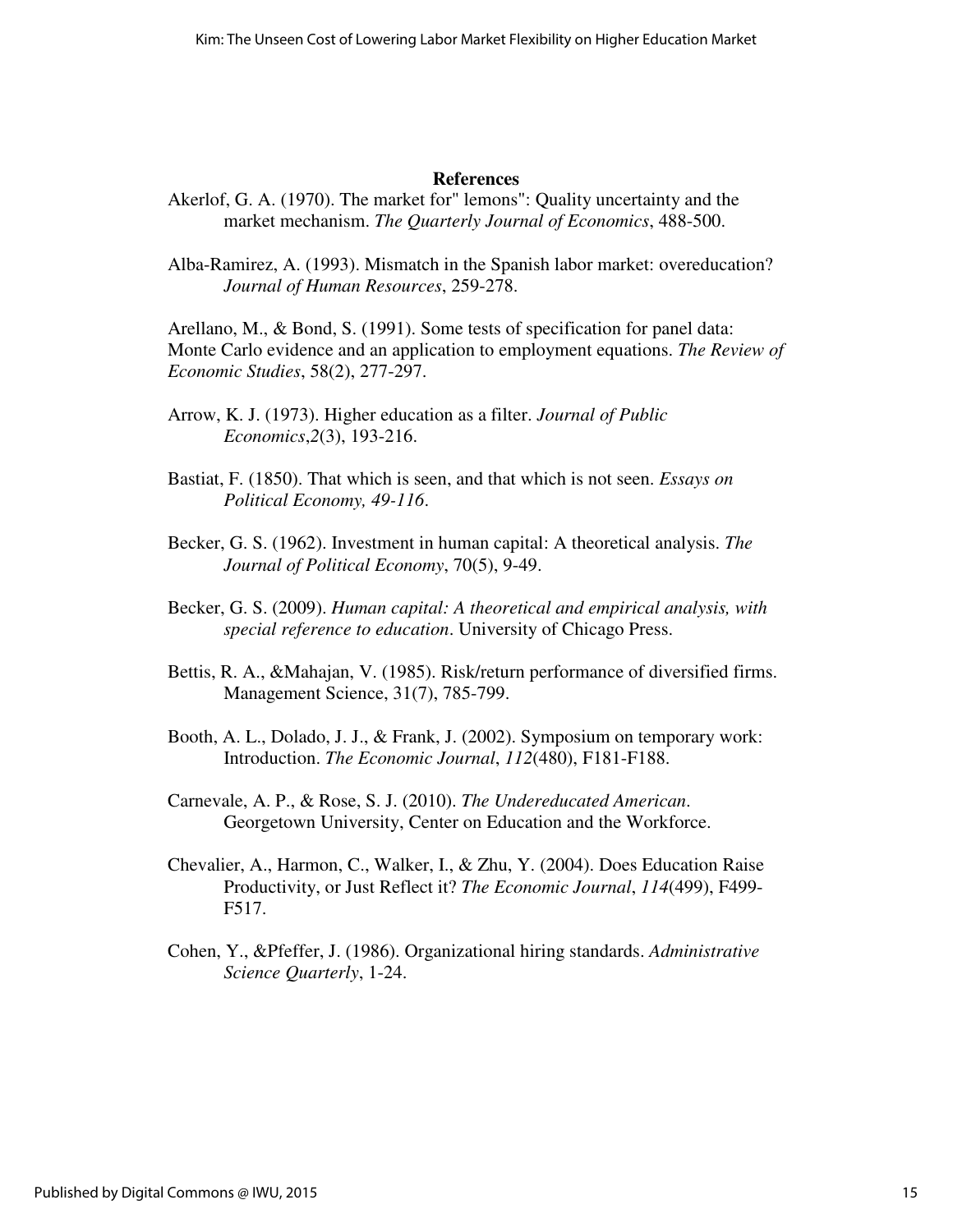- Di Tella, R., &MacCulloch, R. (2005). The consequences of labor market flexibility: Panel evidence based on survey data. *European Economic Review*,*49*(5), 1225-1259.
- Friedman, M. (1963). The role of government in education. *Perspectives of the Economics of Education: Readings in School Finance and Business Management*. University of Chicago Press.
- Goldin, C. D., & Katz, L. F. (2009). *The race between education and technology*. Harvard University Press.
- Juhn, C., Murphy, K. M., & Pierce, B. (1993). Wage inequality and the rise in returns to skill. *Journal of political Economy*, 410-442.
- Kahn, L. M. (2007). The Impact of Employment Protection Mandates on Demographic Temporary Employment Patterns: International Microeconomic Evidence. *The Economic Journal*, *117*(521), F333-F356.
- Kahn, L. M. (2010). Employment protection reforms, employment and the incidence of temporary jobs in Europe: 1996–2001. *Labour Economics*, *17*(1), 1-15.
- Kahn, L. M. (2012). Labor market policy: A comparative view on the costs and benefits of labor market flexibility. *Journal of Policy Analysis and Management*,*31*(1), 94-110.
- Merton, R. K. (1936). The unanticipated consequences of purposive social action. *American Sociological Review*, *1*(6), 894-904.
- Mincer, J. (1958). Investment in human capital and personal income distribution. *The Journal of Political Economy*, 66(4), 281-302.
- Mincer, J. (1984). Human capital and economic growth. *Economics of Education Review*, *3*(3), 195-205.
- Lucas, R. E. (1988). On the mechanics of economic development. *Journal of Monetary Economics*, *22*(1), 3-42.
- Nickell, S. (1997). Unemployment and labor market rigidities: Europe versus North America. *The Journal of Economic Perspectives*, *11*(3), 55-74.